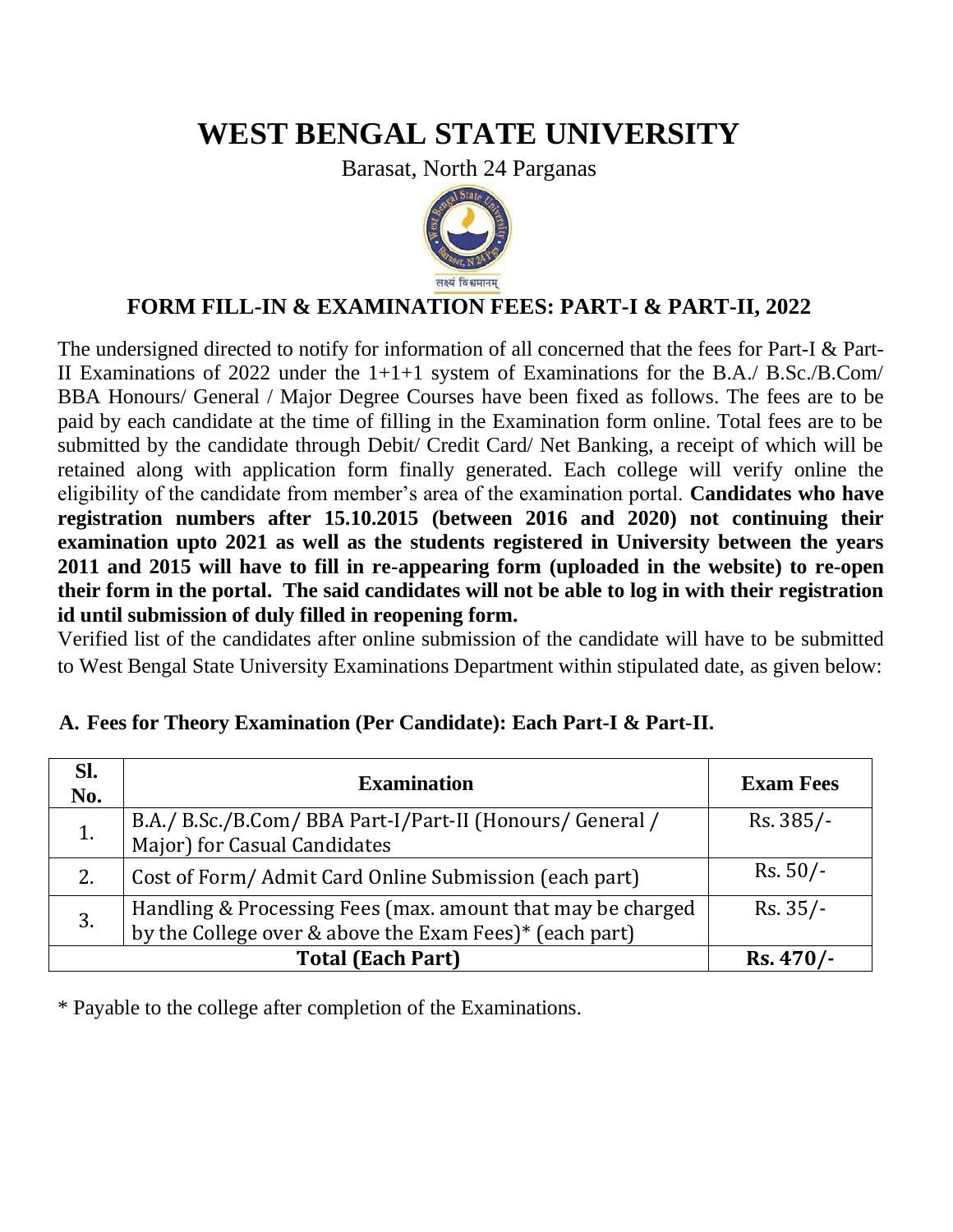### **B. Fees for Practical Papers:**

Schedule of Practical fees for B.A./B.Sc./B.Com./BBA Part-I Honours & General or Major subjects Examinations of 2022 per candidate are given in Annexure I & II.

Schedule of Practical fees for B.A./B.Sc./B.Com./BBA Part-II Honours & General or Major subjects Examinations of 2022 per candidate are given in Annexure III.

## **C. Part-I & Part-II Form fill-in Dates:**

## **Without Fine: 02nd April 2022 to 22nd April 2022**

Verification of the submitted forms by the college authorities to WBSU (Print out of the verified list of Application Forms must be taken by the college authorities) on **25.04.2022.**

**Casual Candidates who have to appear only practical paper(s) : Practical fees are to be charged separately over and above fees for Cost of Form/ Admit Card /Online Submission Rs.50/- and Handling & Processing Fees : Rs.35/-**

**\*\*\* All form fill-in and Admit generation processes will be conducted through website. [www.wbsuexams.net](http://www.wbsuexams.net/)**

**University Engineer** In Charge of the Office of the Controller of Examinations **West Bengal State University** 

*02nd April 2022*

*Students not satisfied with the mode of Examination may appear in offline mode, to be arranged by the University, as and when the Pandemic situation improves.*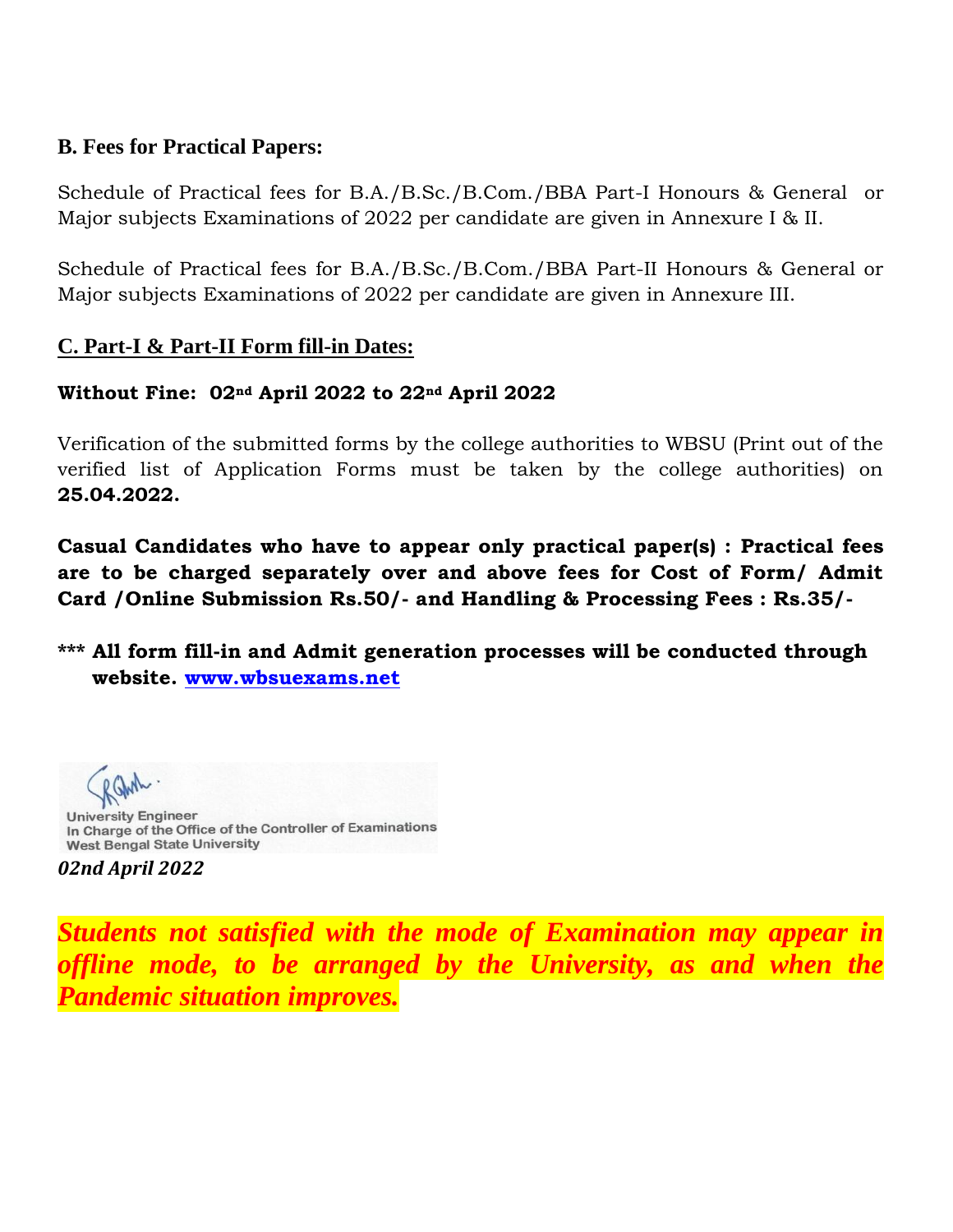#### **Annexure-I**

It is notified for information of all concerned that subject wise center fees for B.A / B. Sc. Honors Practical Examinations for the Part-I Examinations of 2022 are as follows:-

(*Practical fees are to be charged separately over and above fees for Theoretical Examinations and are to be remitted to the University along with Examination fees of Theory papers*)

| SI.<br>No.     | <b>Subject</b>                     | Paper                               | Fees to be paid by<br>the candidate per<br>(Honours/ General)<br>paper (in Rs.) | <b>Center expenses to</b><br>be paid by the<br>University to the<br><b>Practical Centres</b><br>per candidate per<br>(Honours/ General)<br>paper<br>(in Rs.) |
|----------------|------------------------------------|-------------------------------------|---------------------------------------------------------------------------------|--------------------------------------------------------------------------------------------------------------------------------------------------------------|
| $\mathbf{1}$   | Agriculture & Rural<br>Development | Practical Paper I, II(20)           | Rs. 150/-                                                                       | Rs. 100/-                                                                                                                                                    |
| $\overline{2}$ | Anthropology                       | Practical Paper IIB (50)            | Rs. 150/-                                                                       | Rs. 100/-                                                                                                                                                    |
| $\overline{3}$ | <b>Botany</b>                      | Practical Paper III (50)            | Rs. 150/-                                                                       | Rs. 100/-                                                                                                                                                    |
| $\overline{4}$ | Chemistry                          | Practical Paper II (50)             | Rs. 150/-                                                                       | Rs. 100/-                                                                                                                                                    |
| 5              | <b>Computer Science</b>            | Practical Paper II (50)             | Rs. 150/-                                                                       | Rs. 100/-                                                                                                                                                    |
| 6              | Electronics                        | Practical Paper II (50)             | Rs. 150/-                                                                       | Rs. 100/-                                                                                                                                                    |
| $\tau$         | Food & Nutrition                   | Practical Paper II (50)             | Rs. 150/-                                                                       | Rs. 100/-                                                                                                                                                    |
| 8              | Human<br>Development               | Practical Paper II (50)             | Rs. 150/-                                                                       | Rs. 100/-                                                                                                                                                    |
| 9              | Journalism & Mass<br>Communication | Practical Paper II (50)             | Rs. 150/-                                                                       | Rs. 100/-                                                                                                                                                    |
| 10             | Music                              | Practical Paper I (50), II<br>(100) | Rs. 150/-                                                                       | Rs. 100/-                                                                                                                                                    |
| 11             | Microbiology                       | Practical Paper II (50)             | Rs.150/-                                                                        | Rs. 100/-                                                                                                                                                    |
| 12             | Physiology                         | Practical Paper II (50)             | Rs. 150/-                                                                       | Rs. 100/-                                                                                                                                                    |
| 13             | Physics                            | Practical Paper II (50)             | Rs. 150/-                                                                       | Rs. 100/-                                                                                                                                                    |
| 14             | <b>Statistics</b>                  | Practical Paper II (50)             | Rs. 150/-                                                                       | Rs. 100/-                                                                                                                                                    |
| 15             | Zoology                            | Practical Paper III (50)            | $Rs.150/-$                                                                      | Rs. 100/-                                                                                                                                                    |
| 16             | Anthropology<br>(General)          | Practical Paper IB (50)             | Rs. 150/-                                                                       | Rs. 100/-                                                                                                                                                    |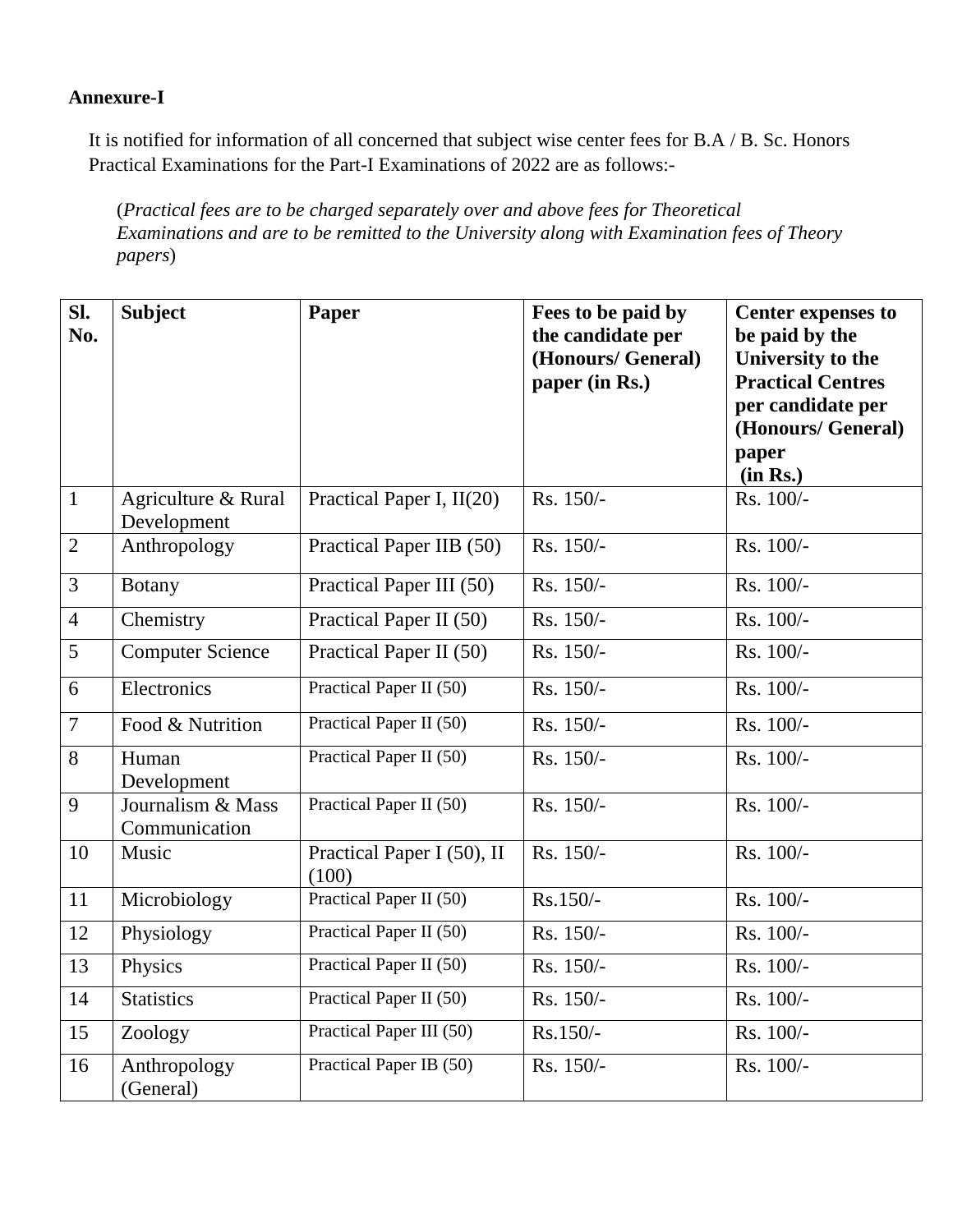#### **Annexure-II**

Practical fees are to be charged separately over and above fees for Theoretical Examinations and are to be remitted to the University along with Examination fees of Theory papers of Major subjects for the Part-I Examinations of 2022 are as follows:-

| <b>Sl. No.</b> | <b>Subject</b>                                  | Fees to be paid<br>by the<br>candidate per<br>paper | <b>Center expenses to</b><br>be paid by the<br>University to the<br><b>Practical Centres per</b><br>candidate per paper |
|----------------|-------------------------------------------------|-----------------------------------------------------|-------------------------------------------------------------------------------------------------------------------------|
| 1              | <b>Computer Application (CMAV)</b>              | Rs. 120/-                                           | $Rs. 80/-$                                                                                                              |
| $\overline{2}$ | Communicative English (CMEV)                    | Rs. 120/-                                           | $Rs. 80/-$                                                                                                              |
| 3              | Industrial Fish & Fisheries (IFFV)              | Rs. 140/-                                           | $Rs. 100/-$                                                                                                             |
| $\overline{4}$ | Bachelors in Business Administration (BBA)      | $Rs. 140/-$                                         | Rs. 100/-                                                                                                               |
| 5              | Sericulture (SRTV)                              | Rs. 120/-                                           | $Rs. 80/-$                                                                                                              |
| 6              | Bachelor of Hardware and Networking (BHNA)      | $Rs.150/-$                                          | $Rs. 100/-$                                                                                                             |
| 7              | Bachelor of Multimedia and Web Designing (BMWA) | $Rs.150/-$                                          | $Rs. 100/-$                                                                                                             |
| 8              | Bachelor of Communicative English (BCEG)        | Rs. 120/-                                           | $Rs. 80/-$                                                                                                              |

#### **Annexure III**

It is notified for information of all concerned that subject wise center fees for B.A/ B.Sc./ B.Com Honours, General & Major Practical Examinations fees effective for the casual students of Part-II Examinations of 2022 are as follows:-

| <b>Sl. No.</b> | <b>Subject</b> | Paper        | Fees to be paid by<br>the candidate per<br>(Honours/General)<br>paper (in Rs.) | Center expenses to be paid<br>by the University to the<br><b>Practical Centres per</b><br>candidate per (Honours &<br>General) paper (in Rs.) |
|----------------|----------------|--------------|--------------------------------------------------------------------------------|-----------------------------------------------------------------------------------------------------------------------------------------------|
|                | <b>ANTA</b>    | IV           | 150                                                                            | 100                                                                                                                                           |
| $\mathfrak{D}$ | <b>ANTG</b>    | Ш            | 150                                                                            | 100                                                                                                                                           |
| 3              | <b>BCEG</b>    | $\mathbf{I}$ | 125                                                                            | 75                                                                                                                                            |
| 4              | <b>BCEG</b>    | III          | 125                                                                            | 75                                                                                                                                            |
| 5              | <b>BHNA</b>    | IV           | 125                                                                            | 75                                                                                                                                            |
| 6              | <b>BMWA</b>    | IV           | 125                                                                            | 75                                                                                                                                            |
|                | <b>BOTA</b>    | VI           | 150                                                                            | 100                                                                                                                                           |
| 8              | <b>BOTG</b>    | Ш            | 150                                                                            | 100                                                                                                                                           |
| 9              | <b>CEMA</b>    | IV           | 150                                                                            | 100                                                                                                                                           |